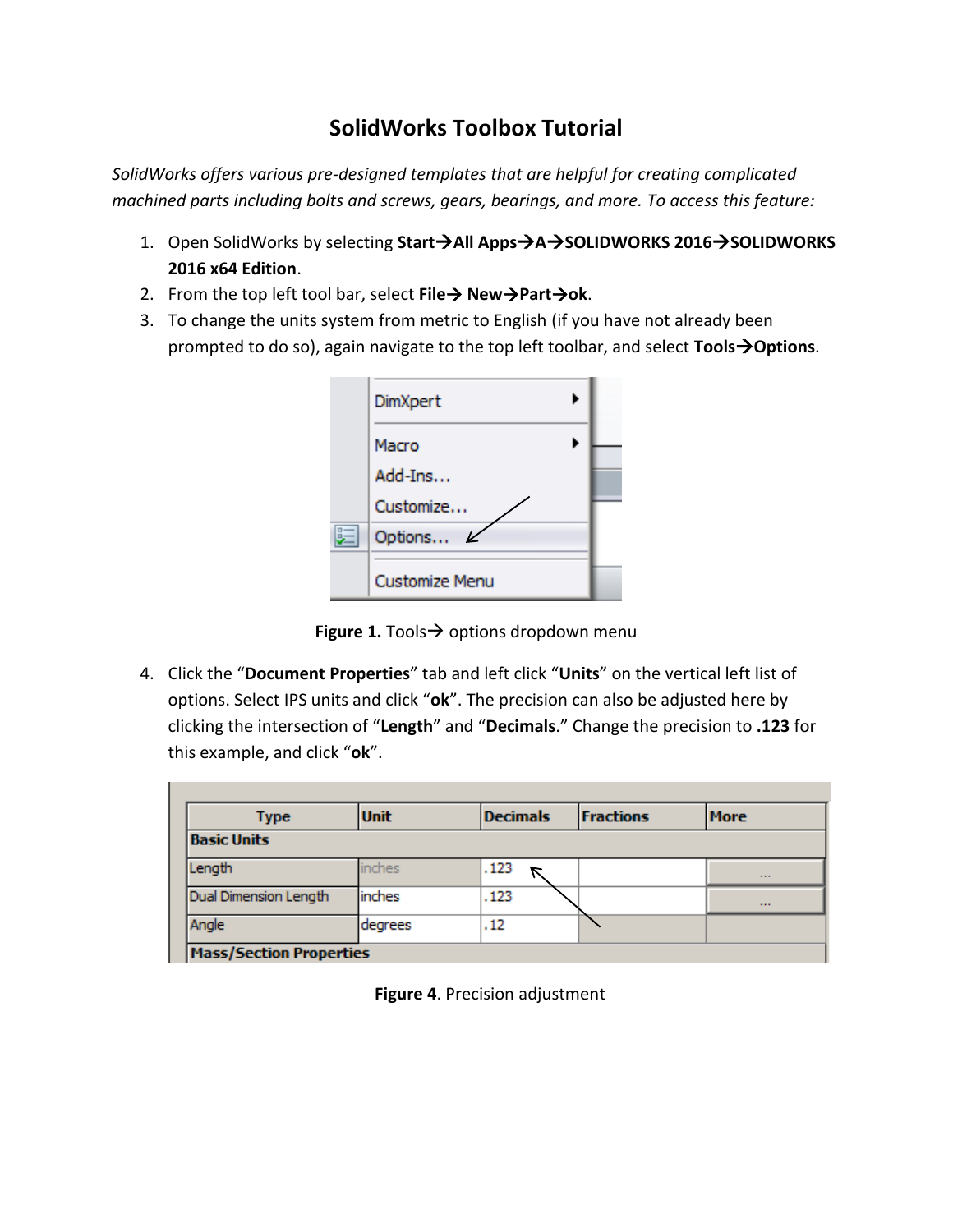5. Locate the icons on the right hand side of the screen. The books icon  $(3^{rd}$  down on the vertical list of icons) is the **Design Library**. Select **Design LibraryToolbox** and click "**Add in now**".



**Figure 3.** Design Library icon

- 6. Select the desired units folder (**ANSI Inch** for English units).
- 7. Navigate to the desired part. Gears, sprockets and timing belts are listed under the "Power Transmission" folder. The "Structural Members" folder contains a comprehensive selection of aluminum and steel beams and parts that can be used to quickly build a complex assembly. Explore the subfolders of the Toolbox to get a better idea of what part templates already exist to help speed the drafting process.

*How to make an editable gear:* 

- 1. Don't forget to save the part! If the part is to be used in an assembly (search "assembly" in the "SolidWorks Help" bar for more information), it must be saved in the same folder as all other parts to be used in the assembly.
- 2. Gears are listed in the "**Power Transmission**" folder. Open this folder and open the "**Gears**" folder.
- 3. Navigate and *Right click* "**Spur Gear**" from the listed options and left click "**Create Part**." The part should appear in the main editing window.